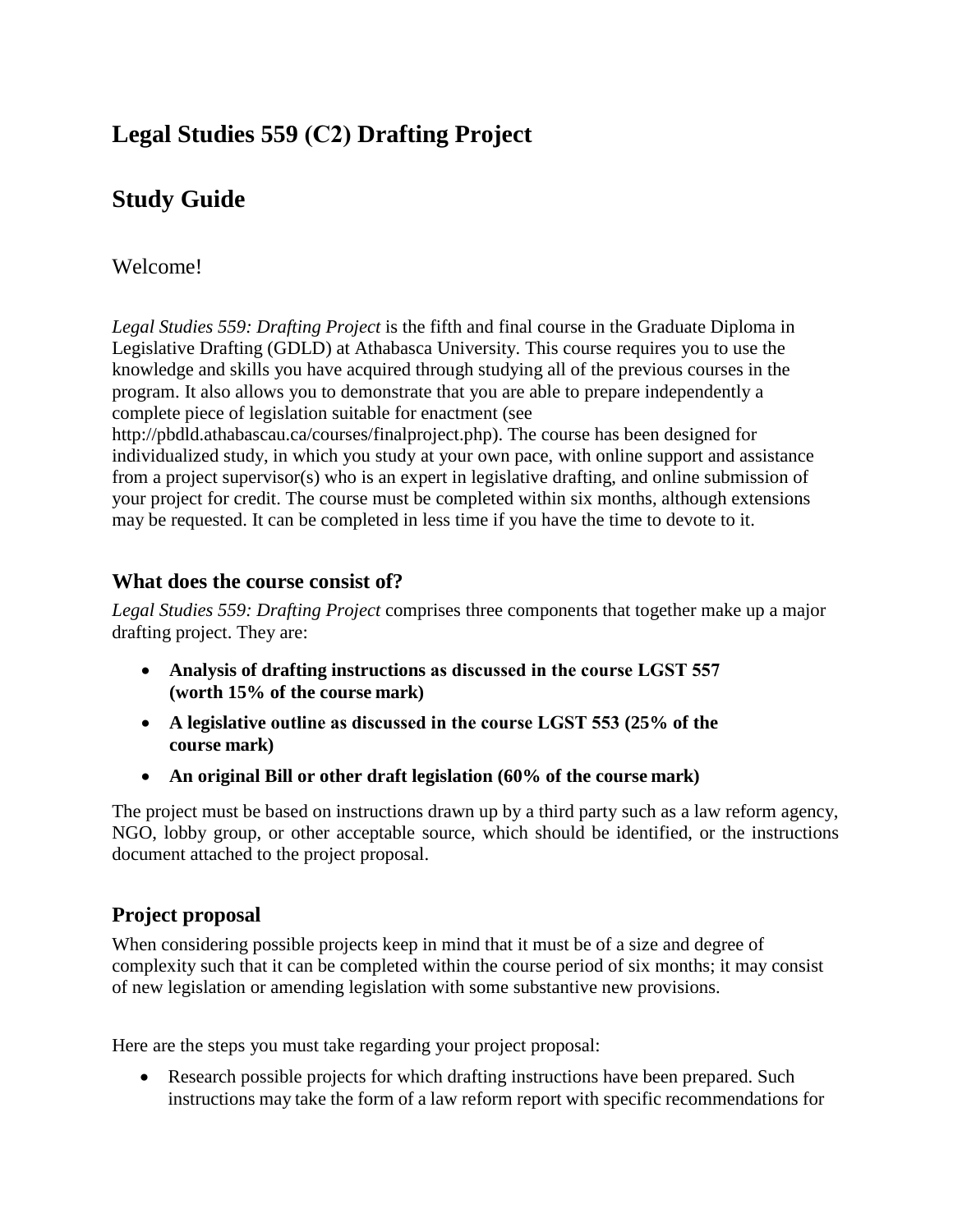legislation that has not yet been implemented. If you wish to pursue that possibility you may refer to our Law Reform References website at: [http://pbdld.athabascau.ca/resources/law-reform-references.php t](http://pbdld.athabascau.ca/resources/law-reform-references.php)o find one.

- Consult with the Program Directors [\(http://pbdld.athabascau.ca/faculty/\)](http://pbdld.athabascau.ca/faculty/)) about your ideas for a project and request an instructor from the Legislative Drafting Program [\(http://pbdld.athabascau.ca/faculty/\) t](http://pbdld.athabascau.ca/faculty/))o be appointed as your Project Supervisor. The Program Directors will appoint a suitable and available instructor as Project Supervisor and may also appoint a Co-Supervisor when that is considered advisable.
- If the project involves the law of a jurisdiction that is not familiar to the Project Supervisor, the Project Supervisor may request the appointment of a Co-Supervisor from the relevant jurisdiction. You will then be asked to suggest the name of an appropriate person to fill the role of Co-Supervisor. The Co-Supervisor may be a more senior drafter in the office in which you work or another legislative drafting expert from within the relevant jurisdiction. The Program Directors will confer with the Project Supervisor, communicate with the suggested Co-Supervisor, and confirm the Co-Supervisor's appointment.
- You must then prepare a detailed project proposal in consultation with your Project Supervisor and Co-Supervisor (if any). For the proposal template please contact th[e](mailto:gdld@athabascau.ca) GDLD [Office.](mailto:gdld@athabascau.ca)
- Your Project Supervisor and Co-Supervisor (if any) will review and approve your proposal with such modifications as they may require and then send the approved proposal to the Program Director(s).
- At that point you will be permitted to officially enroll in the course and your six month contract period will begin to run.
- It is suggested that you not begin your project until you have been officially enrolled in the course.

#### **Project submission**

Your project must be submitted through the course website in three parts: analysis, legislative outline and draft legislation. Do not submit them all at once; allow time between submissions to receive your Project Supervisor's and Co-Supervisor's (if any) feedback.

### **Project marking**

All parts of the project submitted for marking must be the student's original work.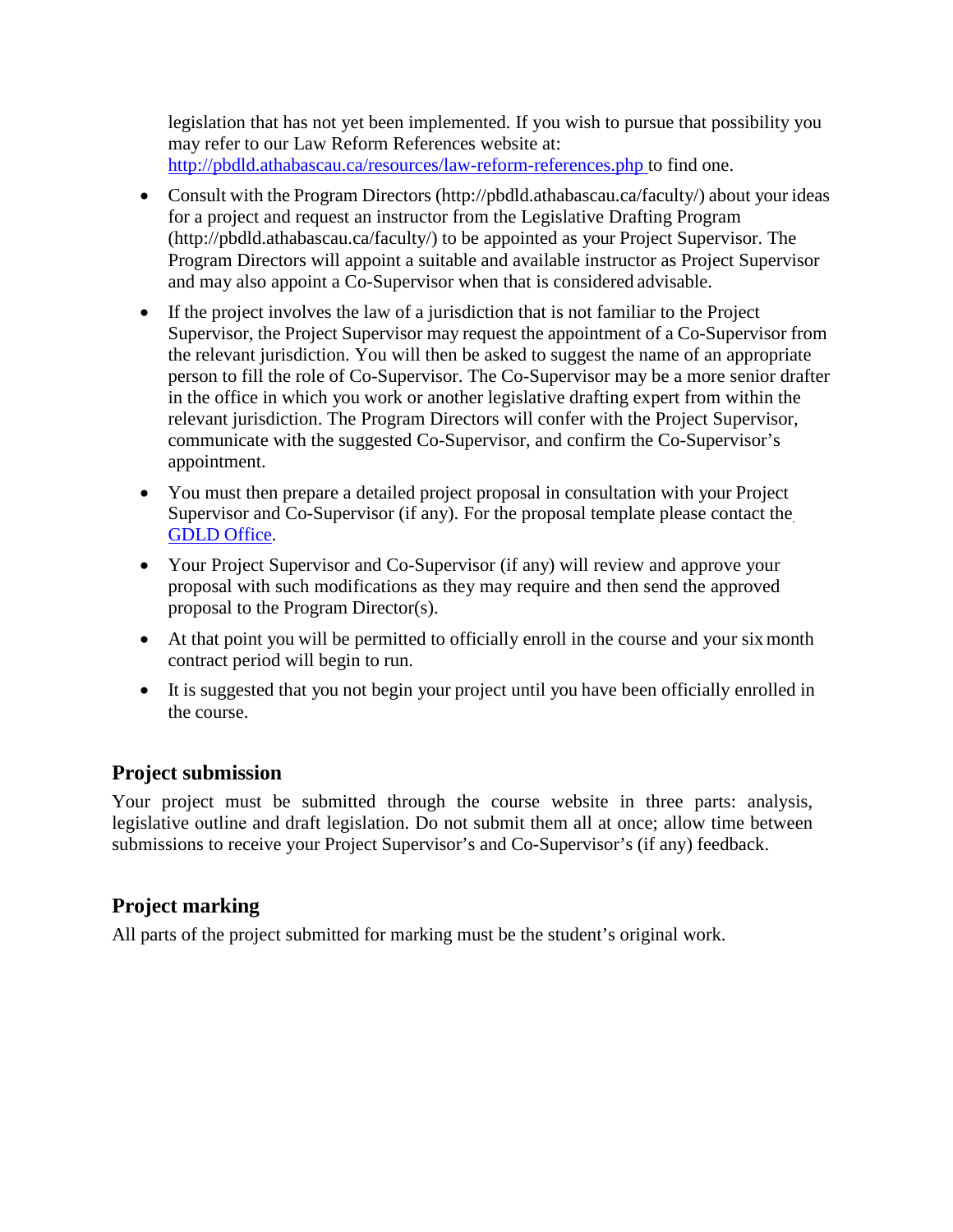The weighting of the three parts of the project is:

| Analysis of Instructions |  |  |  |  |  | 15% |  |  |
|--------------------------|--|--|--|--|--|-----|--|--|
| Legislative outline      |  |  |  |  |  | 25% |  |  |
| Draft legislation        |  |  |  |  |  | 60% |  |  |

If there is a Co-Supervisor, the Co-Supervisor will mark the analysis and legislative outline in consultation with the Project Supervisor. The Project Supervisor will mark the draft legislation after consulting with the Co-Supervisor.

If there is no Co-Supervisor the Project Supervisor will mark all components of the project.

#### **Submission of Final Project to the Legislative Drafting Office**

Once the project has been graded and returned to you by the Project Supervisor and Co-Supervisor (if any), you must submit a clean copy to the GDLD Office in a PDF file, before your final grade will be processed. Students failing to submit a copy of their final project to the GDLD Office will not be eligible to graduate.

Upon receipt of comments and feedback from the Project Supervisor and Co-Supervisor (if any) you may take an opportunity to make minor revisions to the project prior to submitting it to the GDLD Office (i.e. correct spelling errors, grammatical errors, minor organizational issues, etc.) to prepare it for placement in the Library's Digital Thesis and Project Room (DTPR) for the public, other students and researchers to access.

When submitting the project to the GDLD Office, we ask that you use our GDLD template for the [title page.](http://pbdld.athabascau.ca/docs/PBDLDProjectTitlePageTemplate_DTPR.doc) 

**Note:** It is the student's responsibility to convert his/her document to a printable PDF file (i.e. using Adobe Acrobat) prior to submitting it to the GDLD Office.

Students are to complete Athabasca University's online "Digital Thesis and Project Room (DTPR) Release Form", which will allow the GDLD Office to place a copy of the final project in the Athabasca University Library, in digital format, for circulation. When granting permission for Library circulation, please provide an **abstract** (not to exceed 300 words) summarizing the content of your project. Upon request, and with the approval of the Program Directors, students may instead provide a summary of their project for library deposit where the content of the project contains confidential information (e.g. proposed legislation not yet introduced in their respective legislative assembly).